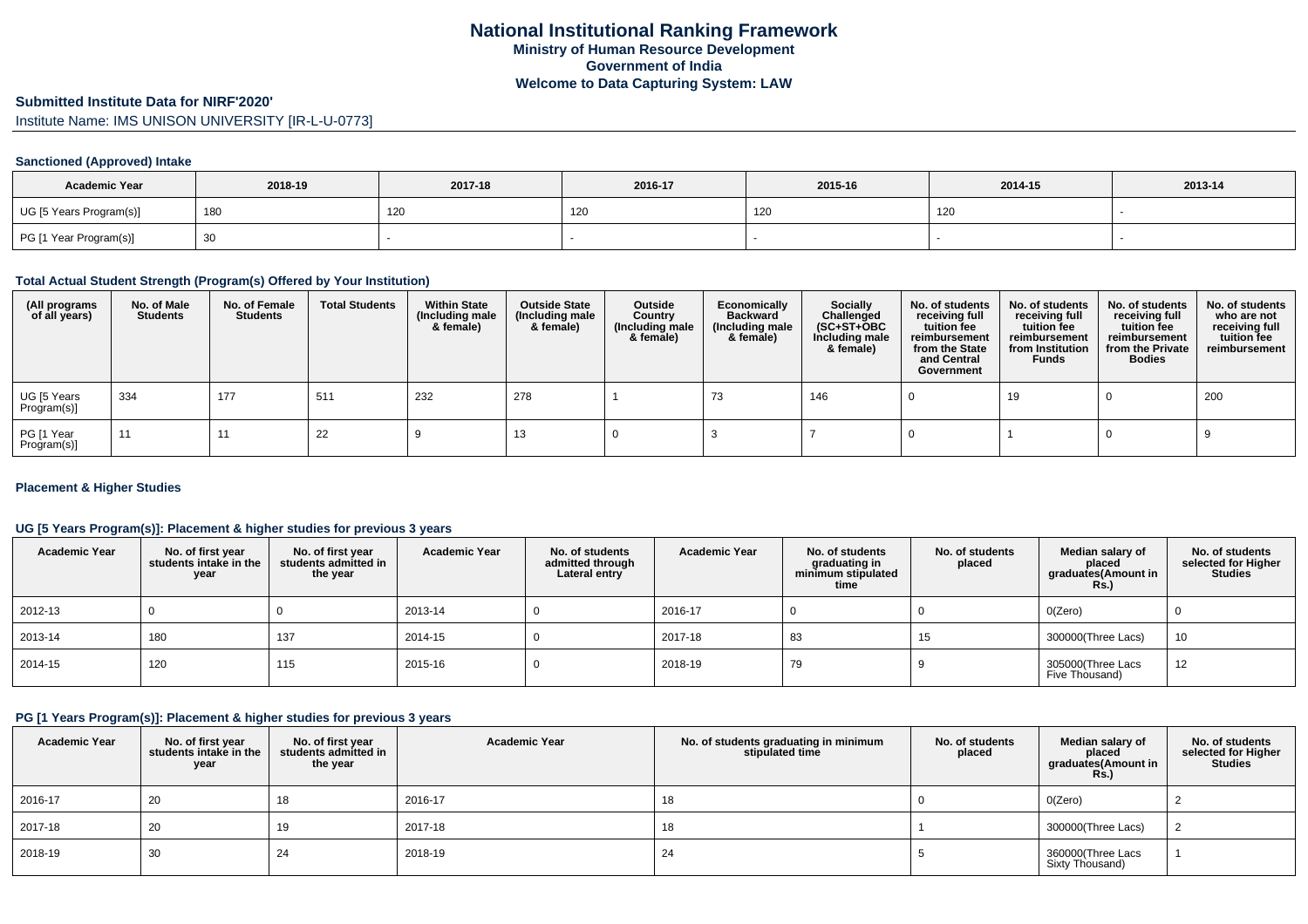#### **Ph.D Student Details**

| Ph.D (Student pursuing doctoral program till 2017-18; Students admitted in the academic year 2018-19 should not be entered here.) |                       |                    |  |  |  |  |  |
|-----------------------------------------------------------------------------------------------------------------------------------|-----------------------|--------------------|--|--|--|--|--|
|                                                                                                                                   | <b>Total Students</b> |                    |  |  |  |  |  |
| Full Time                                                                                                                         |                       |                    |  |  |  |  |  |
| Part Time                                                                                                                         |                       |                    |  |  |  |  |  |
| No. of Ph.D students graduated (including Integrated Ph.D)                                                                        |                       |                    |  |  |  |  |  |
|                                                                                                                                   | 2018-19               | 2017-18<br>2016-17 |  |  |  |  |  |
| Full Time                                                                                                                         |                       |                    |  |  |  |  |  |
| Part Time                                                                                                                         |                       |                    |  |  |  |  |  |

## **Financial Resources: Utilised Amount for the Capital expenditure for previous 3 years**

| Academic Year                                                                                        | 2018-19                                                               |                                                                     | 2016-17                                                  |  |  |  |  |  |  |
|------------------------------------------------------------------------------------------------------|-----------------------------------------------------------------------|---------------------------------------------------------------------|----------------------------------------------------------|--|--|--|--|--|--|
|                                                                                                      | <b>Utilised Amount</b>                                                | <b>Utilised Amount</b>                                              | <b>Utilised Amount</b>                                   |  |  |  |  |  |  |
| Annual Capital Expenditure on Academic Activities and Resources (excluding expenditure on buildings) |                                                                       |                                                                     |                                                          |  |  |  |  |  |  |
| Library                                                                                              | 717078 (Seven Lakh Seventeen Thousand Seventy Eight)                  | 731652 (Seven Lakh Thirty One Thousand Six Hundred Fifty<br>Two     | 619262 (Six Lakh Nineteen Thousand Two Hundred Sixty Two |  |  |  |  |  |  |
| New Equipment for Laboratories                                                                       | 1342742 (Thirteen Lakh Forty Two Thousand Seven Hundred<br>Forty Two) | 291797 (Two Lakh Ninety One Thousand Seven Hundred<br>Ninety Seven) | 3415065 (Thirty Four Lakh Fifteen Thousand Sixty Five)   |  |  |  |  |  |  |
| Other expenditure on creation of Capital Assets (excluding<br>expenditure on Land and Building)      | 85362 (Eighty Five Thousand Three Hundred Sixty Two)                  | 3589 (Three Thousand Five Hundred Eighty Nine)                      | 0 (Zero)                                                 |  |  |  |  |  |  |

# **Financial Resources: Utilised Amount for the Operational expenditure for previous 3 years**

| <b>Academic Year</b>                                                                                                                                                                            | 2018-19                                                                                 | 2017-18                                                                                | 2016-17                                                                              |  |  |  |  |  |  |
|-------------------------------------------------------------------------------------------------------------------------------------------------------------------------------------------------|-----------------------------------------------------------------------------------------|----------------------------------------------------------------------------------------|--------------------------------------------------------------------------------------|--|--|--|--|--|--|
|                                                                                                                                                                                                 | <b>Utilised Amount</b>                                                                  | <b>Utilised Amount</b>                                                                 | <b>Utilised Amount</b>                                                               |  |  |  |  |  |  |
| <b>Annual Operational Expenditure</b>                                                                                                                                                           |                                                                                         |                                                                                        |                                                                                      |  |  |  |  |  |  |
| Salaries (Teaching and Non Teaching staff)                                                                                                                                                      | 16837117 (One Crore Sixty Eight Lakh Thirty Seven Thousand<br>One Hundred Seventeen)    | 15905800 (One Crore Fifty Nine Lakh Five Thousand Eight<br>Hundred)                    | 14107900 (One Crore Forty One Lakh Seven Thousand Nine<br>Hundred)                   |  |  |  |  |  |  |
| Maintenance of Academic Infrastructure or consumables and<br>other running expenditures (excluding maintenance of hostels<br>and allied services, rent of the building, depreciation cost, etc) | 22379817 (Two Crore Twenty Three Lakh Seventy Nine<br>Thousand Eight Hundred Seventeen) | 18663938 (One Crore Eighty Six Lakh Sixty Three Thousand<br>Nine Hundred Thirty Eight) | 18579315 (One Crore Eighty Five Lakh Seventy Nine<br>Thousand Three Hundred Fifteen) |  |  |  |  |  |  |
| Seminars/Conferences/Workshops                                                                                                                                                                  | 3161364 (Thirty One Lakh Sixty One Thousand Three Hundred<br>Sixty Four)                | 4105733 (Forty One Lakh Five thousand Seven Hundred Thirty<br>Three)                   | 4684060 (Forty Six lakh eighty four thousand sixty)                                  |  |  |  |  |  |  |

## **Sponsored Research Details**

| <b>Financial Year</b>                    | 2018-19 | 2017-18 | 2016-17 |
|------------------------------------------|---------|---------|---------|
| Total no. of Sponsored Projects          |         |         |         |
| Total no. of Funding Agencies            |         |         |         |
| Total Amount Received (Amount in Rupees) |         |         |         |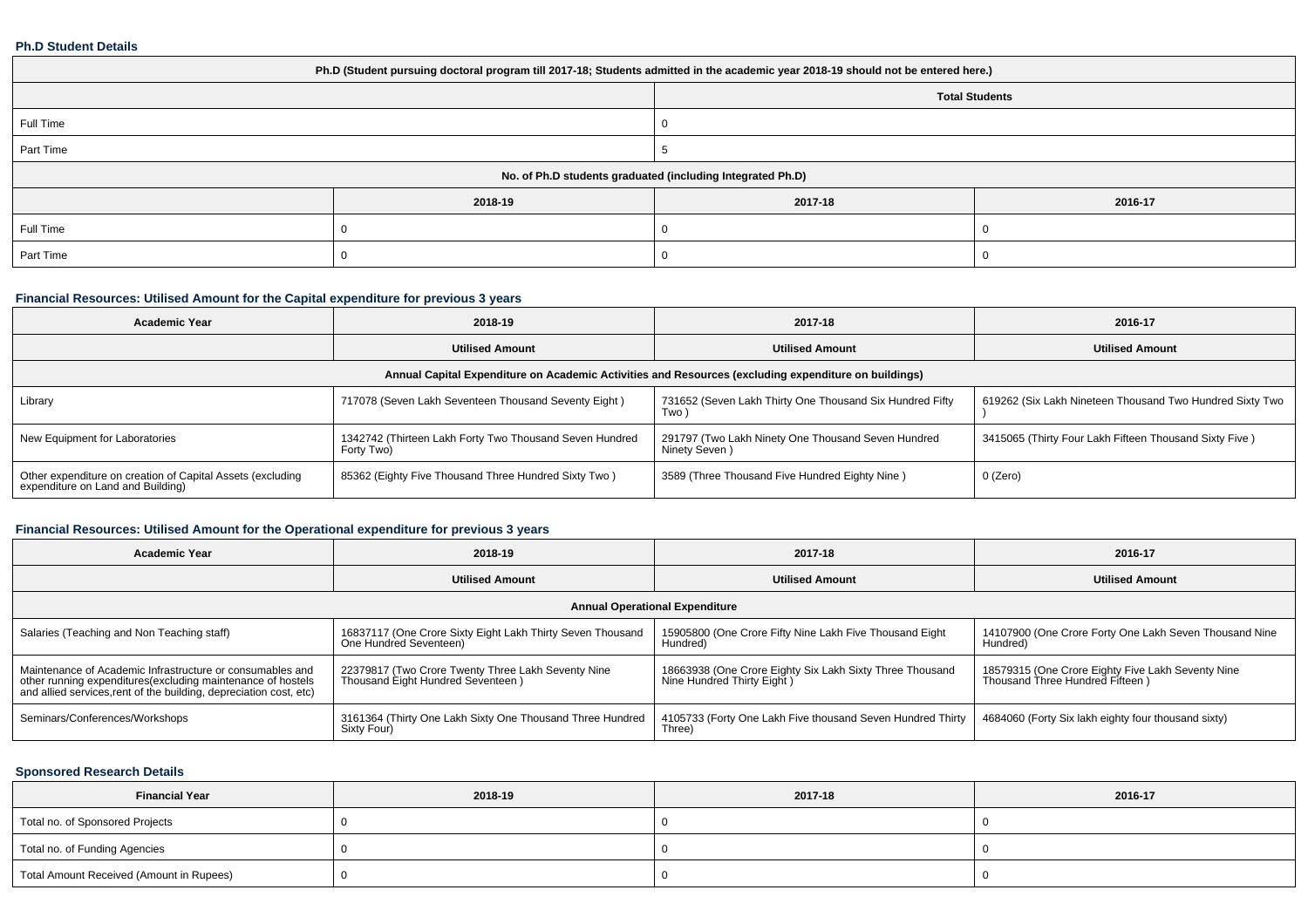| Amount Received in Words | 7 <sub>0</sub><br><b>LEIV</b> | Zero | Zero |
|--------------------------|-------------------------------|------|------|
|                          |                               |      |      |

## **Consultancy Project Details**

| <b>Financial Year</b>                    | 2018-19 | 2017-18 | 2016-17 |
|------------------------------------------|---------|---------|---------|
| Total no. of Consultancy Projects        |         |         |         |
| Total no. of Client Organizations        |         |         |         |
| Total Amount Received (Amount in Rupees) |         |         |         |
| Amount Received in Words                 | Zero    | Zero    | Zero    |

## **PCS Facilities: Facilities of physically challenged students**

| 1. Do your institution buildings have Lifts/Ramps?                                                                                                        | Yes, more than 80% of the buildings |
|-----------------------------------------------------------------------------------------------------------------------------------------------------------|-------------------------------------|
| 2. Do your institution have provision for walking aids, includingwheelchairs and transportation from one building to another for<br>handicapped students? | Yes                                 |
| 3. Do your institution buildings have specially designed toilets for handicapped students?                                                                | Yes, more than 60% of the buildings |

## **Awards Details**

| 1. How many faculty member of your institution have received highly reputed national/international awards/recognition from central<br>government agencies in the previous academic year 2018-19 |                              |                                      |                                                                                                                |                                                                                                  |                                          |                            |                            |                               |                              |
|-------------------------------------------------------------------------------------------------------------------------------------------------------------------------------------------------|------------------------------|--------------------------------------|----------------------------------------------------------------------------------------------------------------|--------------------------------------------------------------------------------------------------|------------------------------------------|----------------------------|----------------------------|-------------------------------|------------------------------|
| Srno                                                                                                                                                                                            | Name of the Faculty          | Name of the Award                    | Name of the Central<br>government<br>agency/international<br>agencies from where<br>award has been<br>received | Address of the<br>Agency giving award                                                            | <b>Contact Email ID of</b><br>the Agency | Year of receiving<br>award | Email ID of the<br>faculty | Contact no, of the<br>faculty | Is it<br>Fellowship?(Yes/No) |
|                                                                                                                                                                                                 | Shalini Bahuguna<br>Bachheti | Award of Honour<br>Vision for Future | in association with<br>Ministry of external<br>affairs                                                         | <b>BRICS</b> International<br>Forum & International<br>federation of Indo-<br>Russian youth Club | avnish.advocate@gma<br>il.com            | 2018                       | shalini.bachheti@iuu.a     | 8533857938                    | No                           |
| 2. How many students of your institution have won international awards in the previous academic year 2018-19                                                                                    |                              |                                      |                                                                                                                |                                                                                                  |                                          |                            |                            |                               |                              |

### **Accreditation**

## **NAAC Accreditation**

| . institute have a valid NAAC Accreditation? |           |
|----------------------------------------------|-----------|
| vou                                          | <b>NO</b> |
|                                              |           |

# **Village Adoption**

| Have your institute adopted any village under Unnat Bharat Scheme? | $\sqrt{2}$<br>YE. |
|--------------------------------------------------------------------|-------------------|
|--------------------------------------------------------------------|-------------------|

# **Faculty Details**

| Srno | Name       | Age      | Designation            | Gender | Qualification | <b>Experience (In</b><br>Months) | <b>Is Associated</b><br><b>Last Year</b> | <b>Currently</b><br>working with<br>institution? | <b>Joining Date</b> | <b>Leaving Date</b>      | <b>Association type</b> |
|------|------------|----------|------------------------|--------|---------------|----------------------------------|------------------------------------------|--------------------------------------------------|---------------------|--------------------------|-------------------------|
|      | Arpit Jain | <u>_</u> | Assistant<br>Professor | Male   | <b>NET</b>    | $\sqrt{2}$                       | Yes                                      | Yes                                              | 21-01-2019          | $\overline{\phantom{a}}$ | Regular                 |